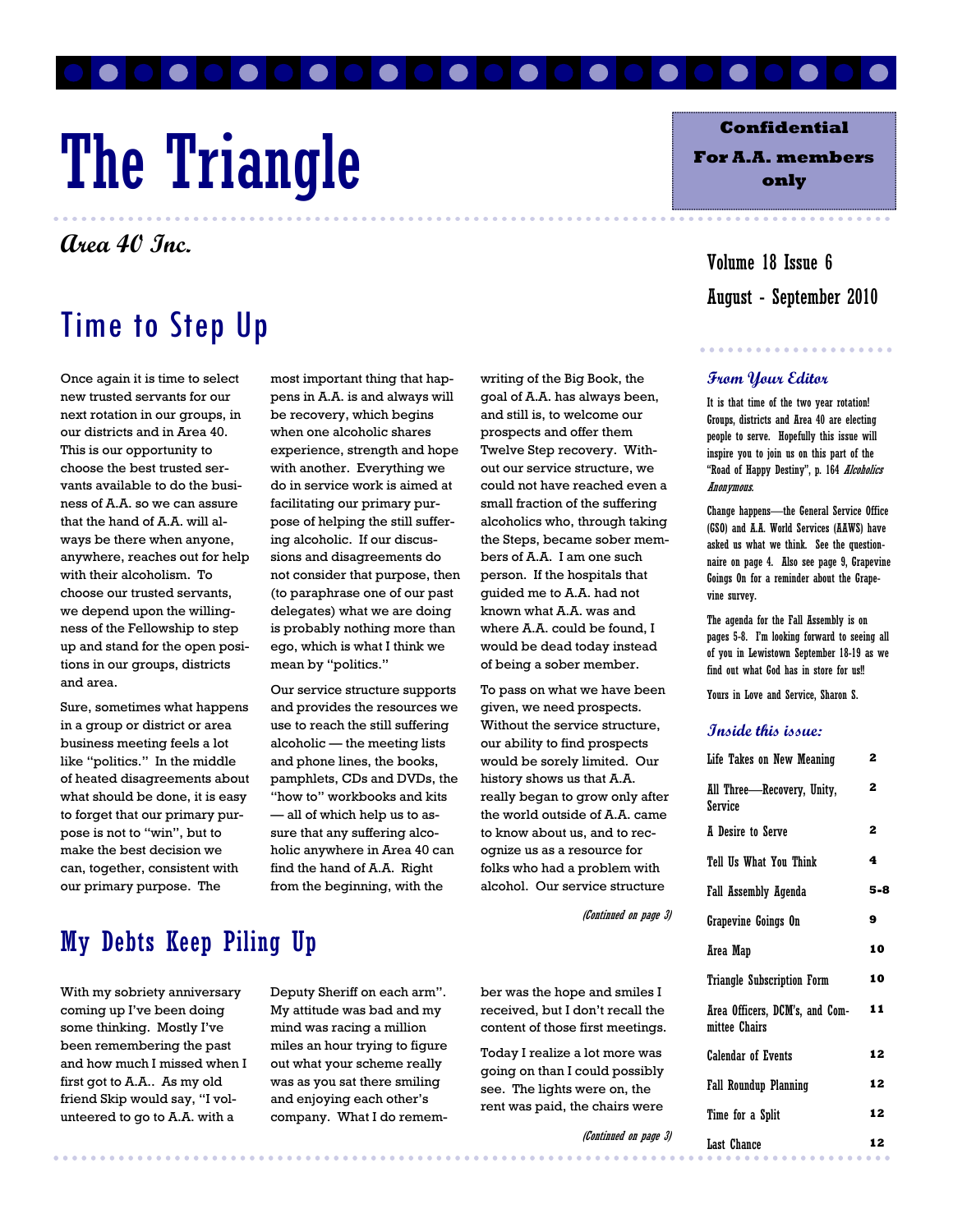

### Life Takes on New Meaning

It's election time in Area 40! The second paragraph on page 89 of the Big Book says "Life will take on new meaning…..to see a fellowship grow up about you….this is an experience you must not miss." My experience has been that sponsorship, as well as general service, has allowed a fellowship to grow up about me. Serving you may have been a benefit to you, but I have really been blessed by this experience.

Serving you this past 8 years has done more for me than you can imagine – however, some of you have told me about the changes visible to you. Service has helped me let go of many of my character defects and it has helped me become not only a leader in A.A. but a better leader in my profession.

I have a fellowship that seems endless. I was privileged to attend the International Convention in San Antonio. I knew a lot of people – a benefit of serving. I have good friends who serve A.A. in many capacities. I suspect that in nearly every city in the US and Canada I would have someone I know in A.A. When I got to you, I had no desire to leave the state and today I mostly feel comfortable in my own skin whereever I am. Again, this is because of serving you.

Therefore, I urge YOU to please consider serving A.A. Consider how you think you can serve A.A. Some people have the time and skills to be Delegate; some people have the time and skills to be GSR; some people have time to open a meeting or make coffee. There is no shame in not standing for a position if your heart isn't in

### All Three—Recovery, Unity, Service

The 12 Steps I took to change my life, *Recovery*. I practiced the 12 Traditions, attending at meetings and other A.A. functions, such as pot-lucks learning how to get along with others, *Unity*. Trying to understand the 12 Concepts, I try to give back to my group, my district, and my area as well as individuals and organizations outside of the fellowship, *Service*.

### A Desire to Serve

I recently attended the 75<sup>th</sup> Anniversary Celebration in San Antonio with 50,000 plus friends and began to realize the significance and magnitude of what I have been privileged to be a part of and contribute to over the past 17 years. I have been given the opportunity to learn, grow and serve my fellows thanks to those who went before me. Without you I would not have made it to the doors of A.A.

It was hot in muggy in San Antonio, much like that day 17 years ago in Houston when, By availing myself of all three A.A. legacies, I am comfortable with myself and with people around me, in and out of A.A. I can do things that were impossible for me to do when I first came into this program. I can love myself and others. I can be involved with people inside and outside of the program. I can travel to any part of the globe in complete confidence that I will find A.A.

it or you don't have the time. In these cases, accepting the responsibility may be a disservice to you and to A.A. One of the most alarming statements I've heard in A.A. is "let's elect him GSR, it'll be good for him". This may be true but is it good for A.A. or the group?

Some positions almost require a certain skill set. If you don't have that skill set, do you have the commitment and determination to acquire it? Is there someone who could help you acquire that skill set? If so, talk to them before you stand and arrange for the help.

It has truly been my honor to serve you. I look forward to whatever is in store for me next.

In love and service,

Carole B., Panel 59 Delegate

Through AA and God, I am fully and totally sustained. As I write this, I sit in my new office, overlooking the ocean. I am housesitting lovely property along the southern coast of Mexico. I never would have been able to reach out for adventure had I not embraced all three legacies of Alcoholics Anonymous.

Jay S., Havre

plagued by waves of self pity, remorse and general hopelessness, I thought I would give this A.A. thing one more chance. Hoping to see a familiar face, I attended a meeting, shaking and drunk. I can't begin to tell you my thoughts. As the meeting closed I looked frantically for Jeff G. who would surely help me. Jeff had always made it a point to identify with me and talk about how his alcoholism not only affected himself but others. He did this through sharing, giving back and serving others.

Our recent international convention theme was titled "A Vision for You", it solidified that experience with Jeff that hot muggy day. For me, chapter 11 is a special chapter one that begins with utter hopelessness and desperation, ending with love and service for others.

At the old-timers meeting Saturday night there was 575 AA members who registered as old-timers (those having 40 years or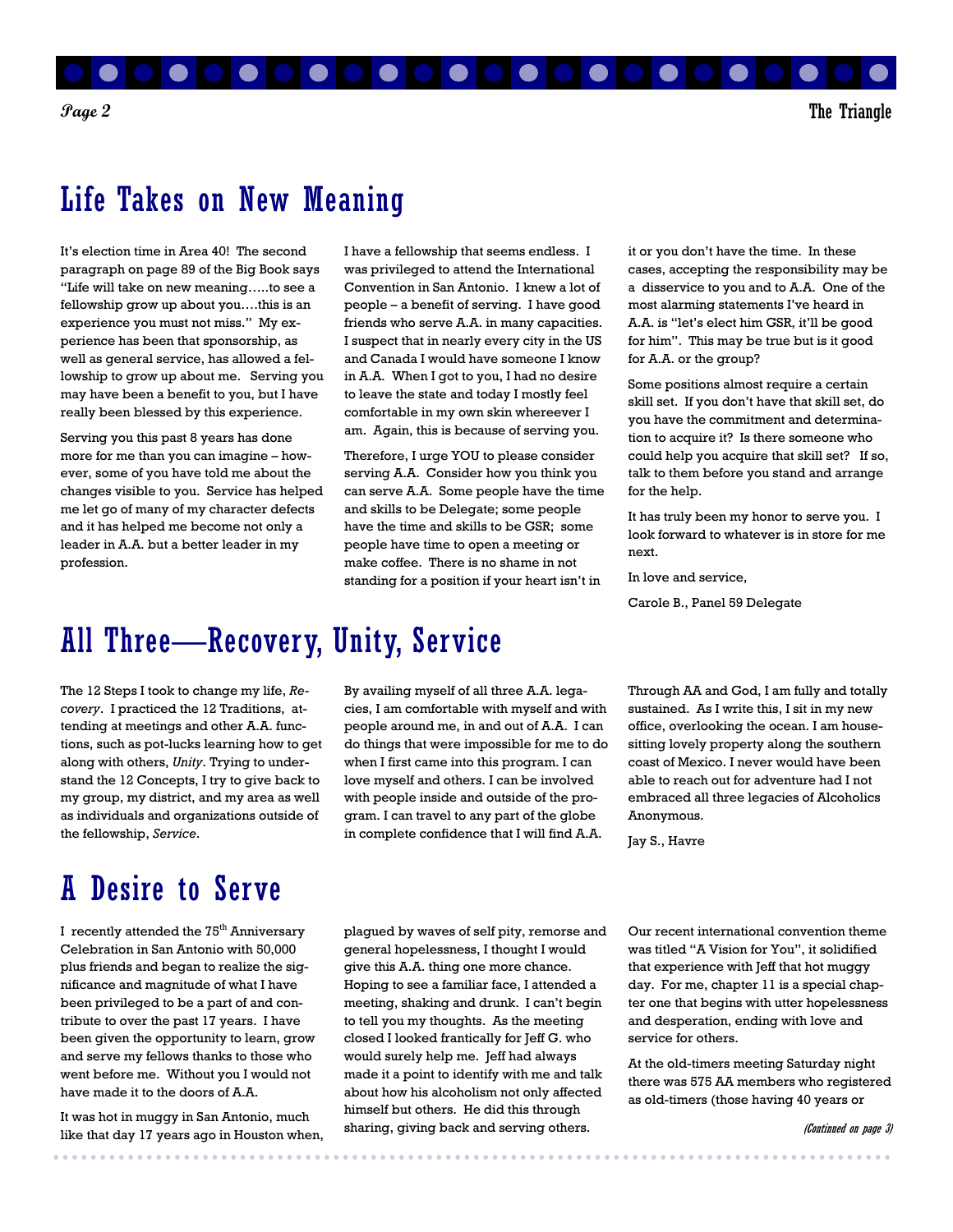Volume 18 Issue 6 **Page 3** 

#### **(Time** continued from page 1)

is still a vital resource for us, in striving to meet our primary purpose.

So step up! We always need "new blood" in service as well as our "old hands." If you have not participated in formal service at all, please go to your group's business meeting and be willing to take a job and learn what needs to be done. If you have been doing group service work, and it is now somebody else's turn in your group, go to your district's business meeting and

#### **(Debts** continued from page 1)

set up, the coffee was made, the literature was written, and, maybe most importantly, you had traveled the path before me. All I had to do was ask for help and I was freely given what I needed. It is a debt I will never be able to repay.

But as we say, more will be revealed. I had been sober over 26 years when my most precious daughter was suffering from this illness. All I could do is what I had learned from you. I could tell her there is a solution

#### (**Desire** continued from page 2)

more of sobriety). Their names were placed in the hat and 12 were chosen to share. As I sat in the crowd in the Alamodome, I listened carefully as the twelve shared briefly about what they did and still do to be a part of our fellowship. They said that meetings, the steps, the traditions and the concepts are each important, but separately they did not produce the needed spiritual experience for them to overcome alcoholism. Our three legacies are "Recovery, Unity and Service". Taken singularly they will not create or provide the needed spiritual experience. Only if taken and practiced as a whole, do I begin to realize the power and magnificence of our A.A. program!

I attended my first service function when sober a few years, it was a regional event, packed with all kinds of sober alcoholics

stand for a position that needs to be filled at that level. Come to an Area Assembly and stand up to participate in service at that level, also. And if you have been doing service work all along, "keep coming back."

The basic requirements for any service job at any level are some sobriety (the exact amount will vary), a willingness to do your best at the job, and the time and the energy it takes to do it. You will very likely discover that service work adds to your life and to your sobriety. You will find a com-

when she is ready, then I let go and let God. The day finally came when she was delivered to your loving arms and the miracle happened. She is happy, free, and sober today almost 2 years.

My debt today is compounded by the fact that A.A. was there for me, but you were also trusted to keep our legacies of Unity, Service, and Recovery intact for over a quarter century so my daughter could have a life as good as mine.

One Ultimate Authority, Singleness of Purpose, Self Support through voluntary con-

participating in the whole of A.A. I remember sitting and listening to the discussions and the passions for our program from those who spoke at the microphone. I understood very little of our fellowship and its service structure at that time, but I did feel and experience the presence of my Higher Power. I saw and heard Him work through you so that I might have the program of A.A. and be a part of a worldwide fellowship like nothing I had ever experienced. I knew from that day forward I had to have more, but in order to have more I had to do more. I actually wanted to and still do wish to give more.

So today I am asking you to not just consider, talk about, or dismiss service without ever doing it. I believe you would be selling your self short and leaving us to flounder. If you really want to experience what our program and our Higher Power can do from the hopeless to the hopeful, consider

munity of sober alcoholics committed to offering our solution to suffering alcoholics. You may also find that you will not want to miss this part of our great adventure. Try it! The only way to appreciate how the Twelve Steps work is to take them and experience the results. Likewise, the only way to appreciate the gifts that come from service work is to pitch in and do service work, and experience the results. Hope we see you soon!

Terry S., Area Chair/Alternate Delegate

tributions, Simplicity, Non-Professionalism, no Property-Prestige-Power, Group Conscience, Anonymity; these principles and many more are what have been entrusted to us so future generations can have the gift so freely given.

Together we can repay a debt I can't possibly pay alone.

Forever grateful, Dave L.--Missoula

your participation in service a gift for all to experience and enjoy. I know since I became involved in service, my life is forever increasing in abundance, love and laughter. I have made countless mistakes and been corrected many, many times, but in each service rotation not only has my circle of friends widened but my faith has deepened.

Many times I have heard "I am not qualified". If that were true, none of us would have our program and our service structure as we know it today. I do not believe that we are chosen for service work—we make the choice to service others and God's grace qualifies us. So "stand for something or fall for anything". Don't just "try" service work, "do" service work. It's an experience you must not miss!

I look forward to serving with you in Alcoholics Anonymous!

Colby D., District 11 DCM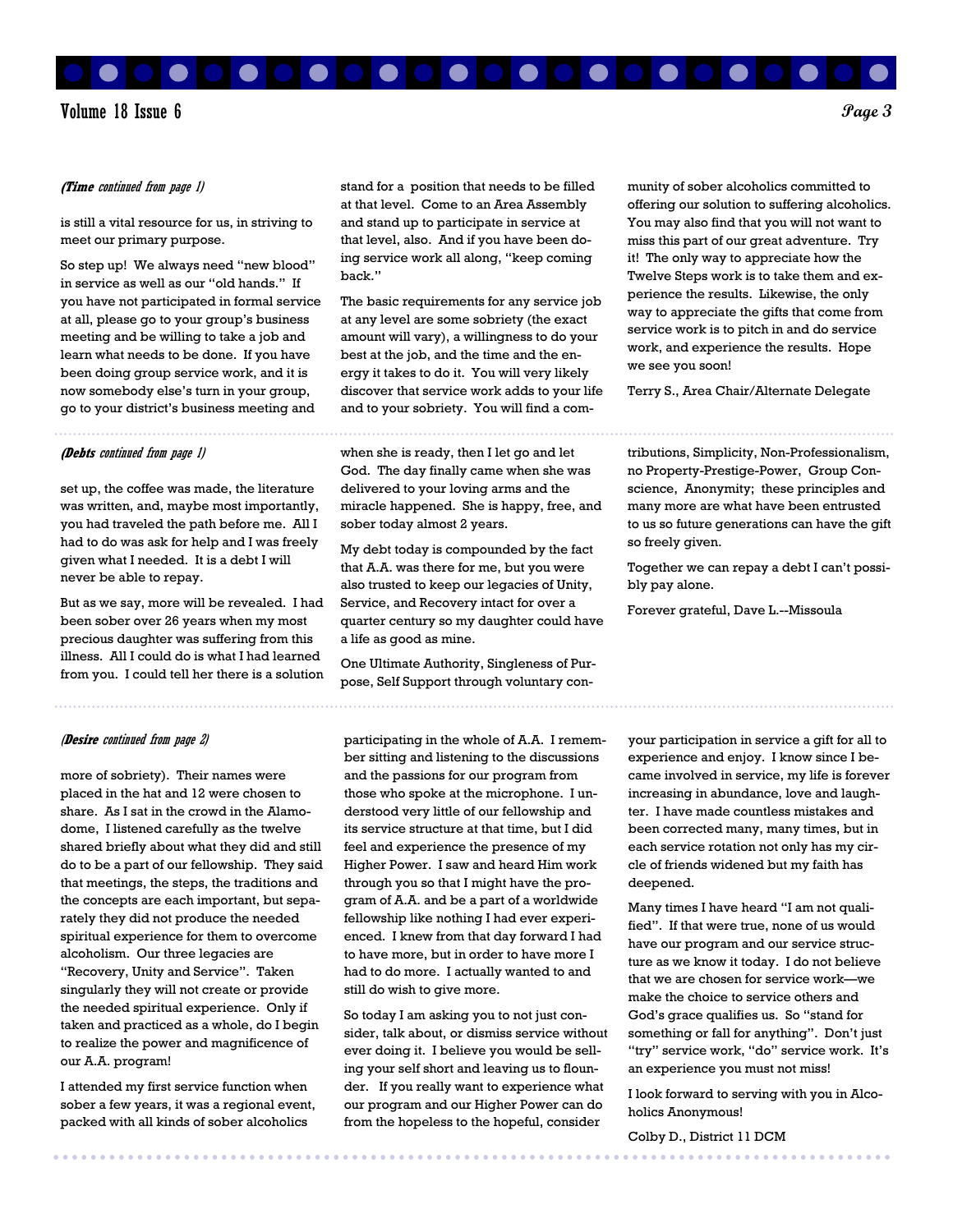

 $\begin{array}{cccccccccc} \bullet & \bullet & \bullet & \bullet & \bullet & \bullet & \bullet & \bullet & \bullet \end{array}$ 

 $\sim$   $\sim$  $\sim$  $\sim$  $\sim$  $\sim$  $\sim$ 

| electronic delivery                                                                                                                                                                    |
|----------------------------------------------------------------------------------------------------------------------------------------------------------------------------------------|
| <b>TELL US WHAT YOU THINK</b>                                                                                                                                                          |
| he U.S. and Canada A.A. General Service Office needs your input to<br>help determine how best to serve those interested in accessing A.A.<br>literature or information electronically. |
| 1. Are you interested in reading A.A. literature on your mobile device or computer?                                                                                                    |
| No Maybe Don't know<br>$\blacksquare$ Yes                                                                                                                                              |
| If yes/maybe, which devices would you use?                                                                                                                                             |
| E-Reader Smartphone/Mobile Device<br>Computer/Desktop/Laptop/Netbook                                                                                                                   |
|                                                                                                                                                                                        |
| 2. Which A.A. book would you want available electronically?                                                                                                                            |
| 3. Which A.A. pamphlet would you want available electronically?                                                                                                                        |
|                                                                                                                                                                                        |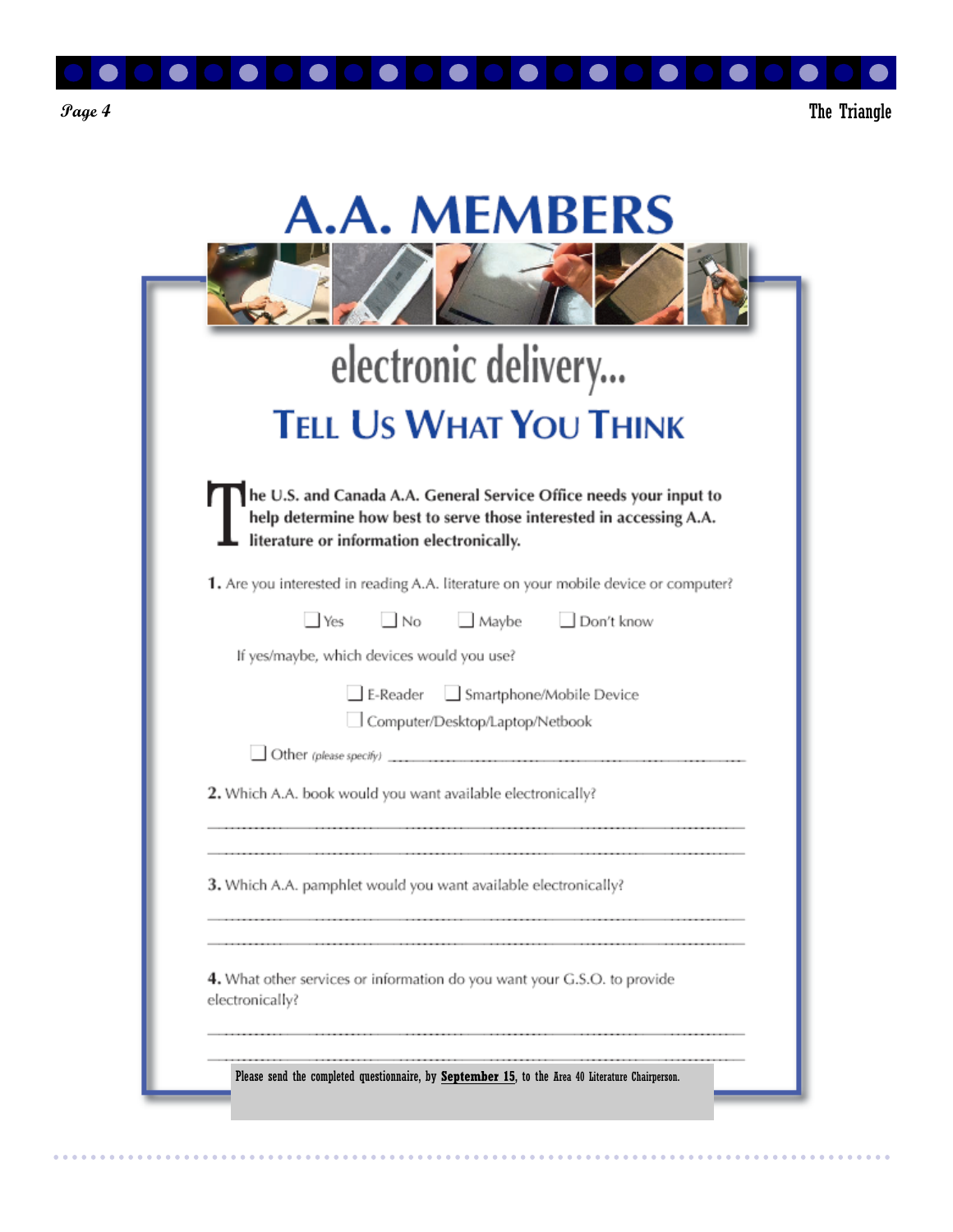

#### **Yogo Inn Lewistown, Montana September 18-19, 2010**

|            | <b>Friday, September 17, 2010</b> - Sapphire Rooms                                                                                                                |
|------------|-------------------------------------------------------------------------------------------------------------------------------------------------------------------|
|            | AA meeting starting at 7:30 p.m. (This meeting is held separately from the Assembly. This meeting is self-supporting. Expenses include room rent and coffee/tea.) |
|            |                                                                                                                                                                   |
|            | <b>SATURDAY SESSION — September 18, 2010</b>                                                                                                                      |
| 7:30/8:00  | GSR's and visitors sign in with their District's DCM. (DCM's please give the sign in sheets to the Area Secretary no later than 10:00 a.m.)                       |
| 8:00/9:30  | <b>Welcome</b> - Serenity Prayer, Traditions, and Concepts                                                                                                        |
|            | Roll Call - by Area Secretary, April A.                                                                                                                           |
|            | Orientation to the Assembly - Area Delegate, Carole B.                                                                                                            |
|            | <b>Reports from the Area Committee Members</b>                                                                                                                    |
|            | Area Chair*                                                                                                                                                       |
|            | Area Secretary*                                                                                                                                                   |
|            | Area Treasurer*                                                                                                                                                   |
|            | Triangle Editor*                                                                                                                                                  |
|            | Area Service Chairs*                                                                                                                                              |
|            | DCM's*                                                                                                                                                            |
| 9:30/9:45  | Standing, nonvoting service positions*<br><b>Coffee Break</b>                                                                                                     |
|            | Election Orientation/Posting Nominees for Delegate - Andrew W.                                                                                                    |
| 9:45/10:30 | 10:30/12:00 Standing Committee Meetings:                                                                                                                          |
|            |                                                                                                                                                                   |
|            | Corrections/Intn'l-Regional Forums---------------------------------Terrace Room                                                                                   |
|            |                                                                                                                                                                   |
|            |                                                                                                                                                                   |
|            |                                                                                                                                                                   |
|            |                                                                                                                                                                   |
|            | Public Information/Report & Charter------------------------------412                                                                                              |
|            |                                                                                                                                                                   |
|            | (IF YOUR COMMITTEE DOES NOT FINISH ITS BUSINESS DURING THIS SESSION, PLEASE NOTIFY THE AREA CHAIR OR SECRETARY)                                                   |
|            | Workshops for those not attending committee meetings (25 minutes each)                                                                                            |
|            | 10:30-10:55 "Triangle Inventory - What Do We Want From Our Triangle" Sharon S.                                                                                    |
|            | 11:00-11:25 "Archives - Methods and Means" Joe H.                                                                                                                 |
|            | 11:30-11:55 "Special Needs Participation - What To Think About" Anne B.                                                                                           |
| 12:00/1:30 | <b>Recess for Lunch</b>                                                                                                                                           |
|            | *Reports: 5-minute time limit with two written copies given to the Area Secretary.                                                                                |
|            | The Yogo Inn is a non-smoking facility <u>including the stairs of the main entry way</u> .                                                                        |
|            | Please smoke only in the designated outdoors smoking areas. Thank you.                                                                                            |

o o c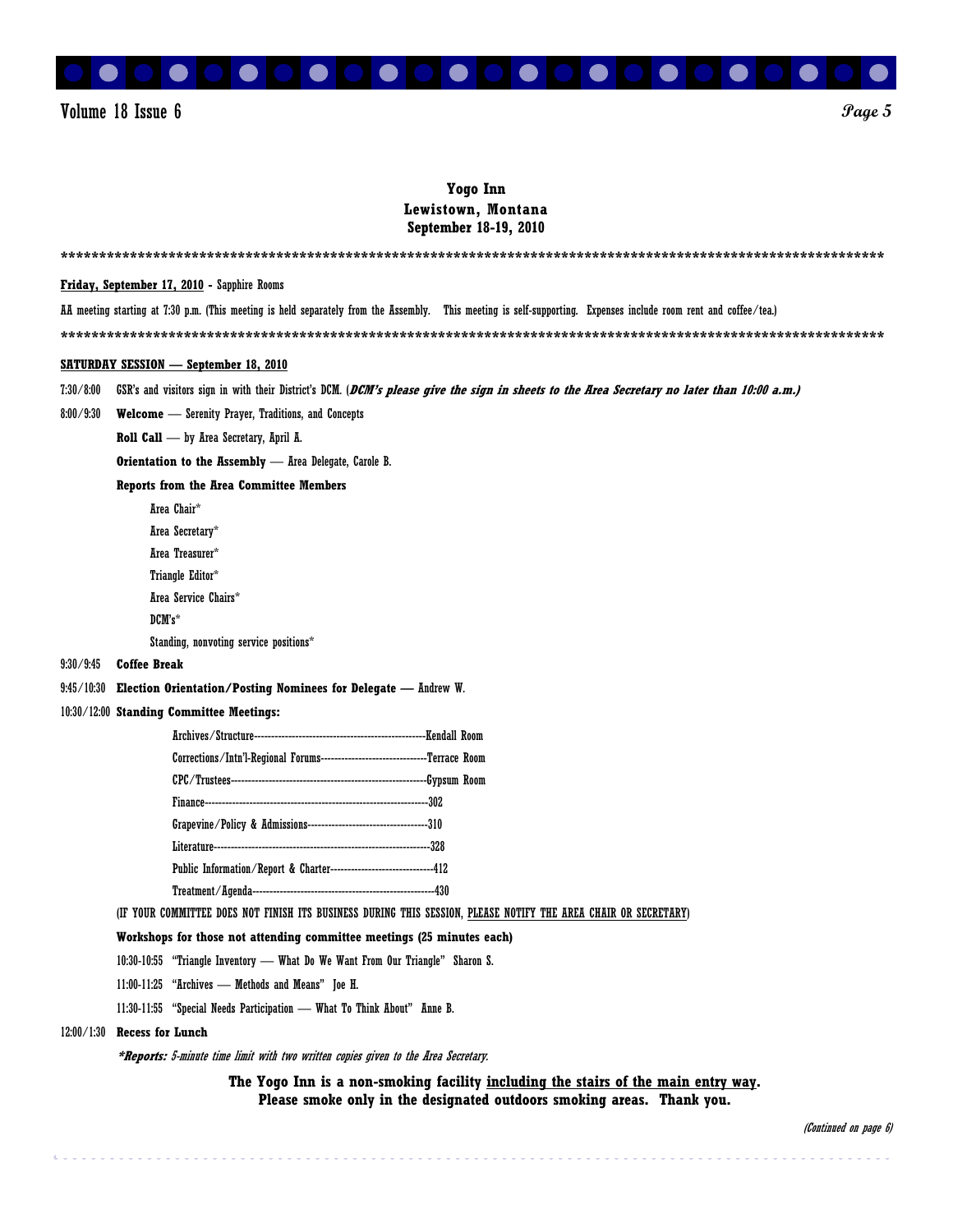

*Page 6* The Triangle

|                                                                                     | (Agenda continued from page 5)                                                                                                                                      |  |  |  |  |
|-------------------------------------------------------------------------------------|---------------------------------------------------------------------------------------------------------------------------------------------------------------------|--|--|--|--|
|                                                                                     | <b>SATURDAY SESSION — September 18, 2010</b> [agenda page 2]                                                                                                        |  |  |  |  |
| 1:30/3:00                                                                           | <b>Elections:</b> Presided by Area Advisor, Andrew W.                                                                                                               |  |  |  |  |
|                                                                                     | * Delegate, Area Chair, Area Treasurer, and Area Secretary are elected by Third Legacy Procedure as outlined on pages s21-s22 of the service manual.                |  |  |  |  |
|                                                                                     | * Area 40 Service Chairs (CPC, Corrections, Grapevine, Treatment, Literature, Archives, Public Information) and the Triangle editor are elected by simple majority. |  |  |  |  |
| 3:00/3:15                                                                           | <b>Coffee Break</b>                                                                                                                                                 |  |  |  |  |
|                                                                                     | (If elections are completed before 5:00 pm, the Floor Assembly begins)                                                                                              |  |  |  |  |
| 5:00 / 7:00                                                                         | <b>Recess for Dinner</b>                                                                                                                                            |  |  |  |  |
| 7:00/8:15                                                                           | ** Floor Assembly / Committee Reports-Motions and Discussion                                                                                                        |  |  |  |  |
|                                                                                     |                                                                                                                                                                     |  |  |  |  |
|                                                                                     | Public Information/Report & Charter----------------------------Tim M.                                                                                               |  |  |  |  |
|                                                                                     |                                                                                                                                                                     |  |  |  |  |
|                                                                                     |                                                                                                                                                                     |  |  |  |  |
|                                                                                     |                                                                                                                                                                     |  |  |  |  |
|                                                                                     |                                                                                                                                                                     |  |  |  |  |
|                                                                                     |                                                                                                                                                                     |  |  |  |  |
|                                                                                     |                                                                                                                                                                     |  |  |  |  |
| 8:15/8:30                                                                           | <b>Coffee Break</b>                                                                                                                                                 |  |  |  |  |
| 8:30/10:00                                                                          | <b>GSR Breakout</b> - Led by Past Delegate Maryann W.                                                                                                               |  |  |  |  |
|                                                                                     | <b>DCM Breakout</b> - Led by Past Delegate Ed M.                                                                                                                    |  |  |  |  |
|                                                                                     | Ask-it-basket questions and sharing in both breakouts                                                                                                               |  |  |  |  |
|                                                                                     | <b>SUNDAY SESSION — September 21, 2010</b>                                                                                                                          |  |  |  |  |
| 8:00/8:45                                                                           | *Roundup Reports: Spring 2010 Billings; Fall 2010 Butte; Spring 2011 Great Falls                                                                                    |  |  |  |  |
|                                                                                     | *National Archives Workshop Fall 2011 Helena                                                                                                                        |  |  |  |  |
|                                                                                     | *Intergroup Reports                                                                                                                                                 |  |  |  |  |
| 8:45/9:15                                                                           | <b>Past Delegate Sharing — Ed M.</b>                                                                                                                                |  |  |  |  |
| 9:15/9:45                                                                           | Past Delegate Sharing - Maryann W.                                                                                                                                  |  |  |  |  |
|                                                                                     | 9:45/10:00 Coffee Break                                                                                                                                             |  |  |  |  |
|                                                                                     | $10:00/10:30$ Delegate's Report                                                                                                                                     |  |  |  |  |
|                                                                                     | 10:30/12:00 ** Continue Floor Assembly / Committee Reports - Recommendations - Discussion, General Sharing                                                          |  |  |  |  |
|                                                                                     |                                                                                                                                                                     |  |  |  |  |
|                                                                                     | ADJOURN / DRIVE SAFELY!!!                                                                                                                                           |  |  |  |  |
| * Reports: 5-minute time limit with two written copies given to the Area Secretary. |                                                                                                                                                                     |  |  |  |  |
|                                                                                     | ** Floor comments are requested to take no longer than 3 minutes.                                                                                                   |  |  |  |  |
|                                                                                     | The Yogo Inn is a non-smoking facility including the stairs of the main entry way.<br>Please smoke only in the designated outdoors smoking areas. Thank you.        |  |  |  |  |
|                                                                                     | SPRING 2011 ASSEMBLY, APRIL 9-10, 2011, AT THE YOGO INN, LEWISTOWN MT                                                                                               |  |  |  |  |
|                                                                                     | (Continued on page 7)                                                                                                                                               |  |  |  |  |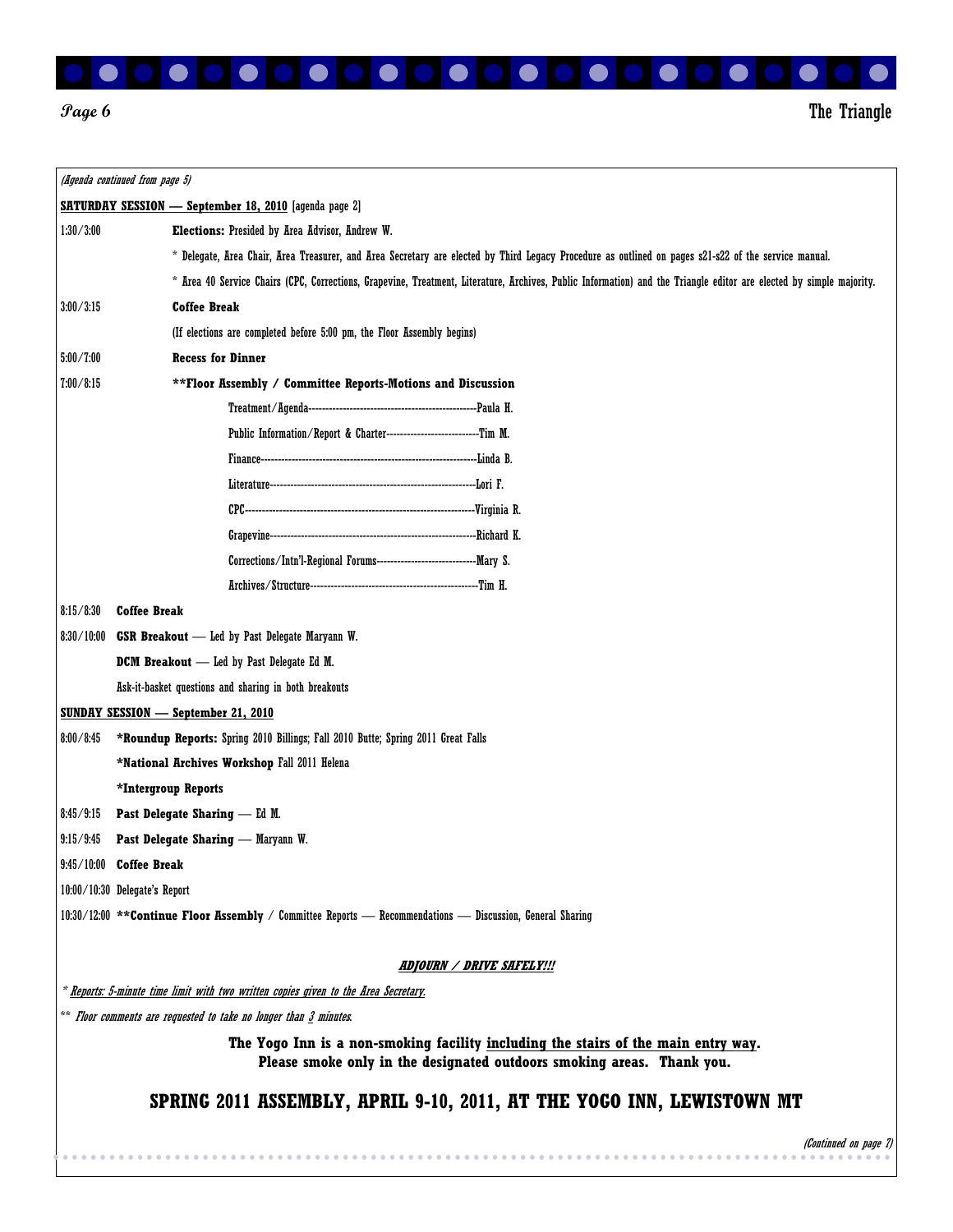

#### (Agenda continued from page 6)

The following pages contain our agenda items and the Area Committees addressing them

Each Area Committee Chair was sent the committee's agenda items with available background information in February, to share with other members of the committee for research, review and discussion, for a well-informed committee *conscience/decision*.

If your Group has any comments, questions, and concerns or would like copies of any background information please contact the appropriate Area Committee Chair.

Your DCM has the names, phone numbers and addresses of the Area Committee (which also appear in each issue of the Triangle), and you also can email them through the Area's website www.aamontana.org should you need them. (NOTE: The process by which items come to the Assembly is detailed in the Area 40 Committee System Policies & Procedures manual which is available through your DCM and on the Area website).

Review Concepts I, II, III, X, XII and Tradition 2 to better understand our process.

**\*\*\*\*\*\*\*\*\*\*\*\*\*\*\*\*\*\*\*\*\*\*\*\*\*\*\*\*\*\*\*\*\*\*\*\*\*\*\*\*\*\*\*\*\*\*\*\*\*\*\*\*\*\*\*\*\*\*\*\*\*\*\*\*\*\*\*\*\*\*\*\*\*\*\*\*\*\*\*\*\*\*\*\*\*\*\*\*\*\*\*\*\*\*\*\*\*\*\*\*\*\*\*\*\*\*\*\*\*\*\*\*\*\*\*\*\*\*\*\*** 

The Committees and their agenda items are listed in order of presentation.

#### **Treatment/Agenda — Paula H.**

#### **Treatment**

A. Review GSC Advisory Actions, Additional Considerations and No Action Taken on Treatment Agenda Items at the 2010 General Service Conference

B. Discuss information to provide to the new Committee Chair for the next rotation.

#### **Agenda**

A. Review GSC Advisory Actions, Additional Considerations and No Action Taken on Agenda Agenda Items at the 2010 General Service Conference

**Public Information/Report & Charter — Tim M.**

#### **Public Information**

A. Review GSC Advisory Actions, Additional Considerations and No Action Taken on PI Agenda Items at the 2010 General Service Conference

B. Discuss information to provide to the new Committee Chair for the next rotation.

#### **Report & Charter**

A. Review GSC Advisory Actions, Additional Considerations and No Action Taken on R&C Agenda Items at the 2010 General Service Conference

#### **Finance — Linda B.**

- A. Review and discuss how Area 40 prepares and considers the Area budget for the upcoming year.
- B. Consider and propose the Area 40 budget for 2011
- C. Review GSC Advisory Actions, Additional Considerations and No Action Taken on Finance Agenda Items at the 2010 General Service Conference
- D. Discuss information to provide to the new Treasurer for the next rotation.

#### **Literature — Lori F.**

- A. Review GSC Advisory Actions, Additional Considerations and No Action Taken on Literature Agenda Items at the 2010 General Service Conference
- B. Discuss information to provide to the new Committee Chair for the next rotation.

#### **CPC/Trustees — Virginia R.**

#### **CPC**

- A. Review GSC Advisory Actions, Additional Considerations and No Action Taken on CPC Agenda Items at the 2010 General Service Conference
- B. Discuss information to provide to the new Committee Chair for the next rotation.

#### **Trustees**

- A. Consider whether Area 40 should submit the following agenda item for the 61st General Service Conference: Consider a contingency plan to deal with the eventuality that the number of General Service Trustees drops from 21 to below 19. [Virginia R. to provide background material to the Committee at Assembly]
- B. Review GSC Advisory Actions, Additional Considerations and No Action Taken on Trustees Agenda Items at the 2010 General Service Conference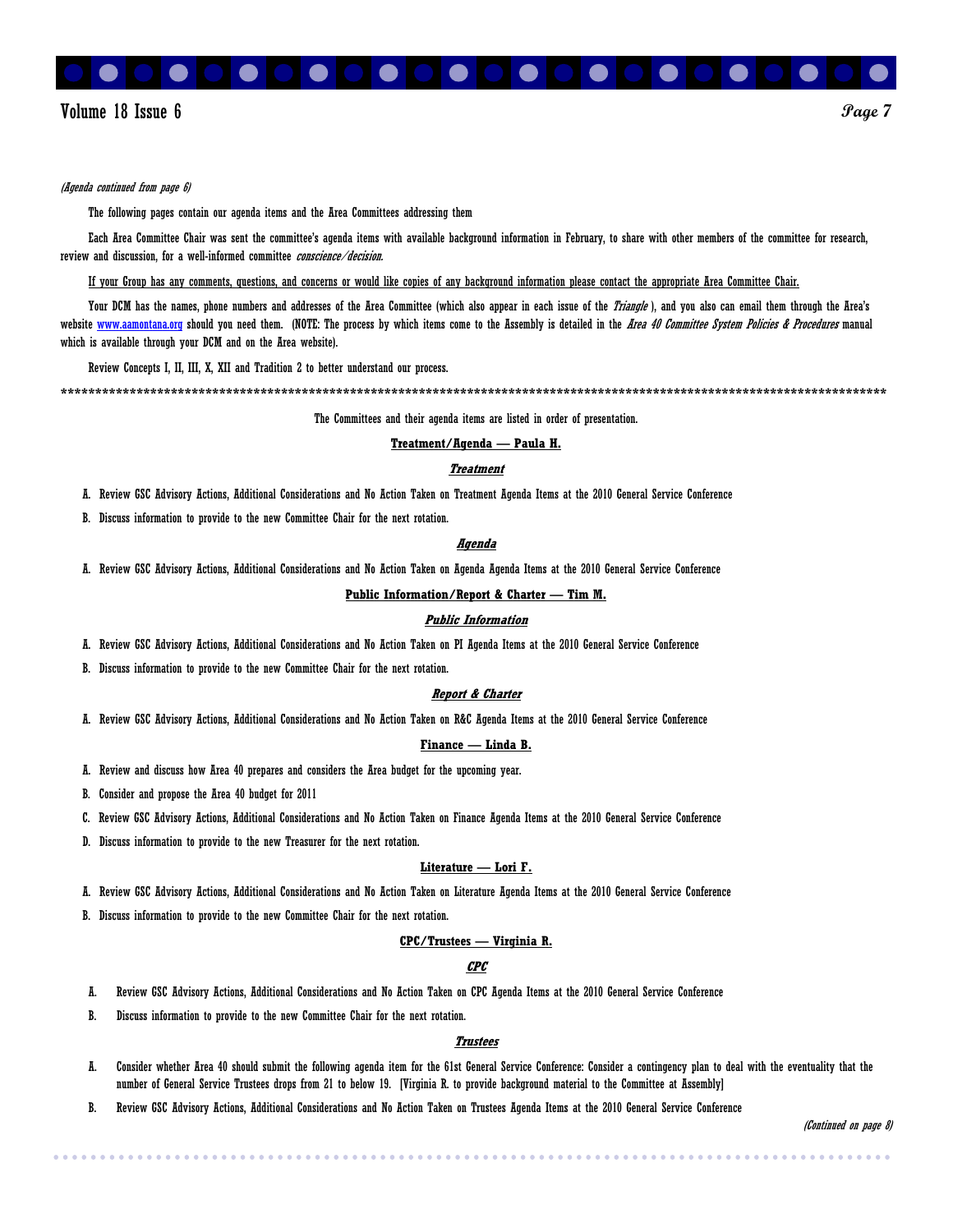

#### **Page 8** The Triangle

(Agenda continued from page 7)

#### **Grapevine/Policy & Admissions — Rich K.**

#### **Grapevine**

- A. Review and report on Area 40 Grapevine Survey status [Rich K. to provide background material to the Committee at Assembly]
- B. Review GSC Advisory Actions, Additional Considerations and No Action Taken on Grapevine Agenda Items at the 2010 General Service Conference
- C. Discuss information to provide to the new Committee Chair for the next rotation.

#### **Policy & Admissions**

A. Review GSC Advisory Actions, Additional Considerations and No Action Taken on P&A Agenda Items at the 2010 General Service Conference

#### **Corrections/International Conventions-Regional Forums — Mary S.**

#### **Corrections**

- A. Review GSC Advisory Actions, Additional Considerations and No Action Taken on Corrections Agenda Items at the 2010 General Service Conference
- B. Discuss information to provide to the new Committee Chair for the next rotation.

#### **International Conventions-Regional Forums**

- A. Review and report the status of Area 40 request for Additional Local Forum (in Great Falls and Miles City in 2011 [Mary S. to provide background material to Committee]
- B. Review GSC Advisory Actions, Additional Considerations and No Action Taken on IC-RF Agenda Items at the 2010 General Service Conference

#### **Archives/Area 40 Structure and Policies — Tim H.**

#### **Archives**

- A. Review GSC Advisory Actions, Additional Considerations and No Action Taken on Archives Agenda Items at the 2010 General Service Conference
- B. Discuss information to provide to the new Committee Chair for the next rotation.

#### **Area 40 Structure and Policies**

- A. Consider request that Area 40 sponsor 2-4 DCM orientations early in the first year of each rotation to be conducted by the new Area Advisor. The orientation would include a discussion on the committee system, energizing districts, updating group information, and the service structure.
- B. Consider Area 40 Ad Hoc Committee's draft of "Qualifications for Area Committee members"
- C. Consider request that Area Chair form an ad-hoc committee to establish a protocol for Area 40 to conduct an inventory of itself at the Spring 2011 Area Assembly. Specifically, the protocol shall especially look at the effectiveness of the Area Assemblies and Committees regarding helping the still suffering alcoholic.
- D. Consider the request that Area 40 sponsor up to six individuals' travel costs to the West Central Regional Additional Forum in Rapid City South Dakota, November 10-12, 2010, including carpooling and room sharing where possible to keep costs down, at an estimated cost of \$250.00 per person (\$1,500.00 for six persons).

**The Yogo Inn is a non-smoking facility including the stairs of the main entry way. Please smoke only in the designated outdoors smoking areas. Thank you.** 

#### **SPRING 2011 ASSEMBLY, APRIL 9-10, 2011, AT THE YOGO INN, LEWISTOWN MT**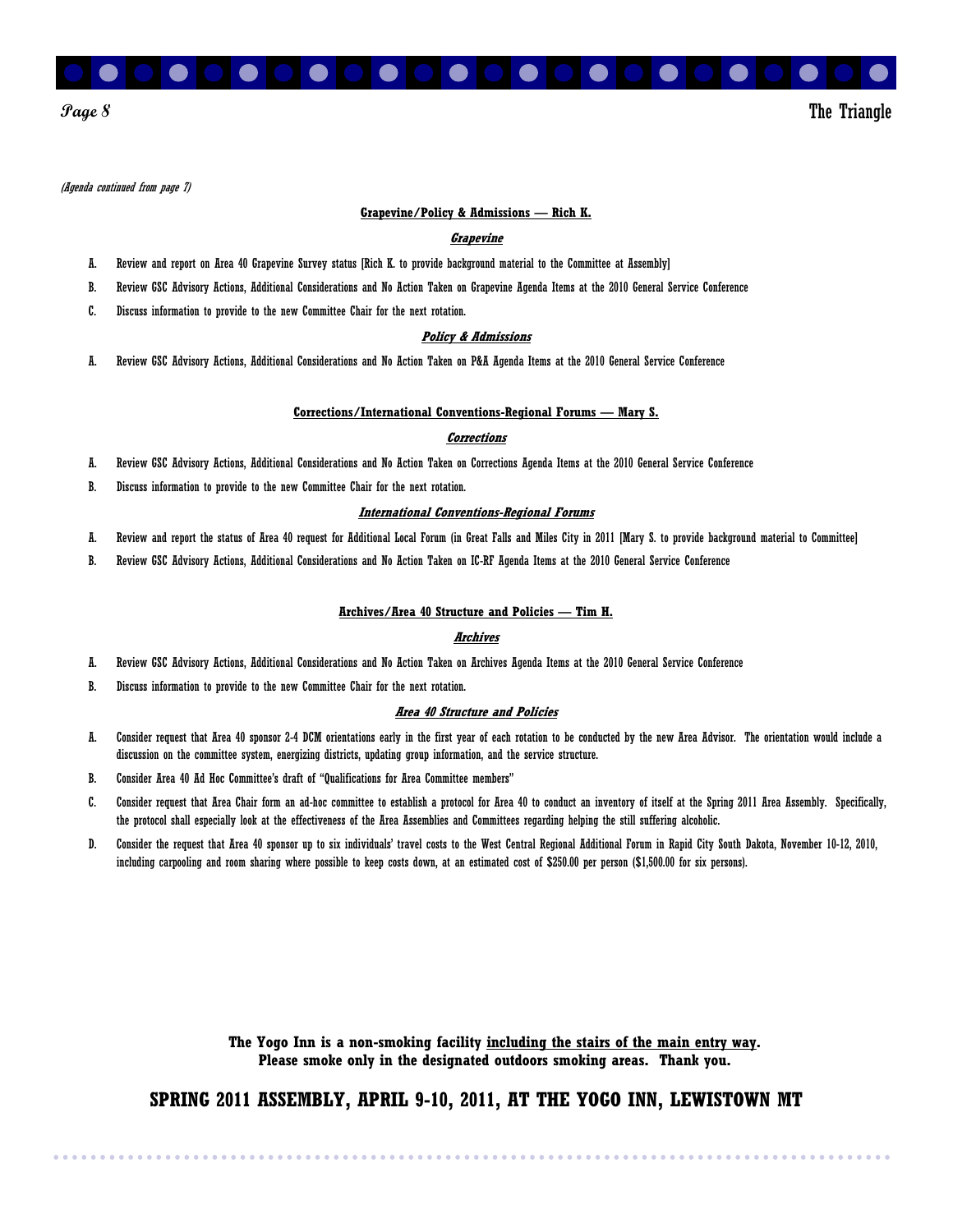

# Grapevine Goings On

### Grapevine Survey

Have you completed the Grapevine Survey? The Grapevine Board and the General Service Board have asked the fellowship to help determine what changes, if any, might be implemented to help steer the Grapevine into the future. A few of the methods of gathering information include a survey, listening sessions, and brainstorming sessions. A survey was included in the May-June issue of the Triangle and is posted the Area 40 website *aa-montana.org* (select area business, then select Articles and Documents and scroll down to "2010 Grapevine Survey"). Let your voice be heard on questions such as:

- Do you think it is important for the Grapevine Magazine to continue?
- What is the value of the Grapevine magazine to you?
- How do you use the Grapevine magazine?
- What would you like to change about the Grapevine magazine?
- What do you think the purpose of the Grapevine magazine should be?

Would you rather have a voice at a listening session? Talk to Rich K., Area Grapevine Chair, to schedule a session before November 1.

### August 2010 *Grapevine* has Arrived

Families come in many shapes and sizes. In this family reunion issue, AAs talk about the families, both biological and collected, that have been created in their sober lives.

- **A family affair** *After surrendering, this closeknit family accumulates a total of 178 years of sobriety*
- **I stole the wallet** *Awkward and painful as it was, this amends had to be made*
- **Who's sponsoring who?** *Someone once helped him; now he returns the favor*

#### Special Section: Family Reunion

- **My daughter, the alcoholic** *A young woman hits bottom and helps her father recognize his own alcoholism*
- **Struck sober** *Four brothers come crashing into AA after years of raging alcoholism*
- **A letter from my uncle** *A beloved relative carries the AA message to a young alcoholic*

**Preview the August issue, i-Poll topics for the upcoming relationships issue, and subscribe at aagrapevine.org** 

A story of the immense impact when several generations join AA

**MEETING IN DRINT AUGUST** 



Please share your experience, strength and hope. The Grapevine is always looking for material relating to the AA experience. Would you like to share your story--or perhaps an article for one of our special departments? Email it to:

*gveditorial@aagrapevine.org* 

or mail it to:

The Grapevine cover is reprinted with the permission of the Grapevine. Inc. Excerpts from other A.A. literature and materials are reprinted with permission of A.A. World Services.

Editorial Department 475 Riverside Drive New York, New York 10115

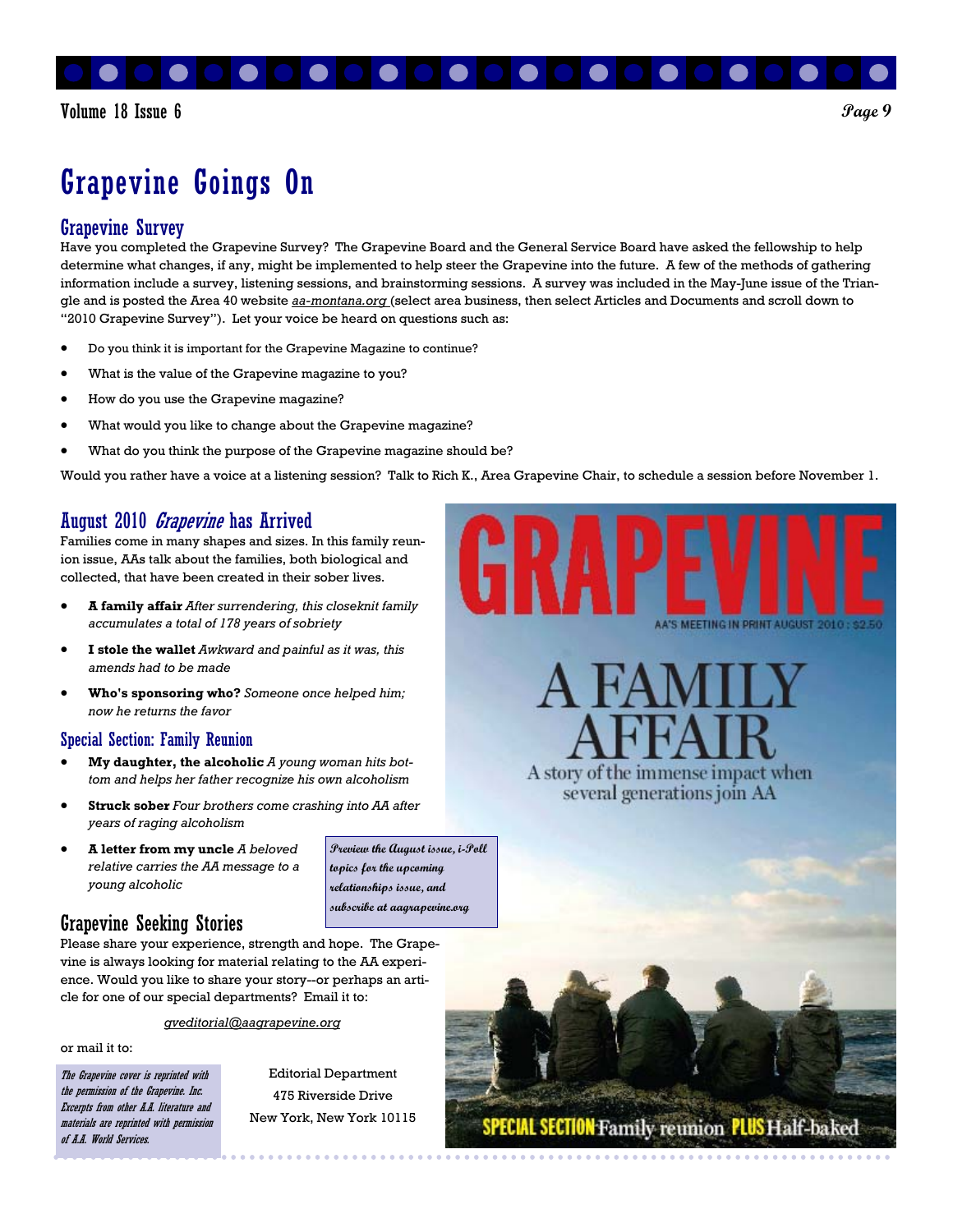

**Page 10** The Triangle

### **Area Map**

. . . . . . . .



### Triangle Subscription Form

If you would like a subscription for yourself, a friend or your group, please return this form. The cost of the Triangle is \$10 per year. Make checks payable to Area 40.

| SEND TO:                         | AREA 40 TRIANGLE                                                                                                     |                                                                                                                                 |
|----------------------------------|----------------------------------------------------------------------------------------------------------------------|---------------------------------------------------------------------------------------------------------------------------------|
|                                  | PO BOX 542                                                                                                           | Number of years ______                                                                                                          |
|                                  | BOZEMAN MT 59771                                                                                                     | Number of subscriptions                                                                                                         |
|                                  |                                                                                                                      | $\Box$ Group                                                                                                                    |
|                                  |                                                                                                                      | Individual<br>$\mathbf{1}$                                                                                                      |
|                                  |                                                                                                                      |                                                                                                                                 |
|                                  |                                                                                                                      |                                                                                                                                 |
| <b>Subscription Information:</b> |                                                                                                                      |                                                                                                                                 |
| Actions of the Area Assembly.    | Groups are encouraged to be self-supporting for their Triangle subscription fee. "Expired" above the mailing address | indicates that the subscription has expired. Groups will receive the Triangle regardless of subscription status because of Past |
|                                  | Individuals: If your subscription has expired, this will be your last issue of the Triangle.                         |                                                                                                                                 |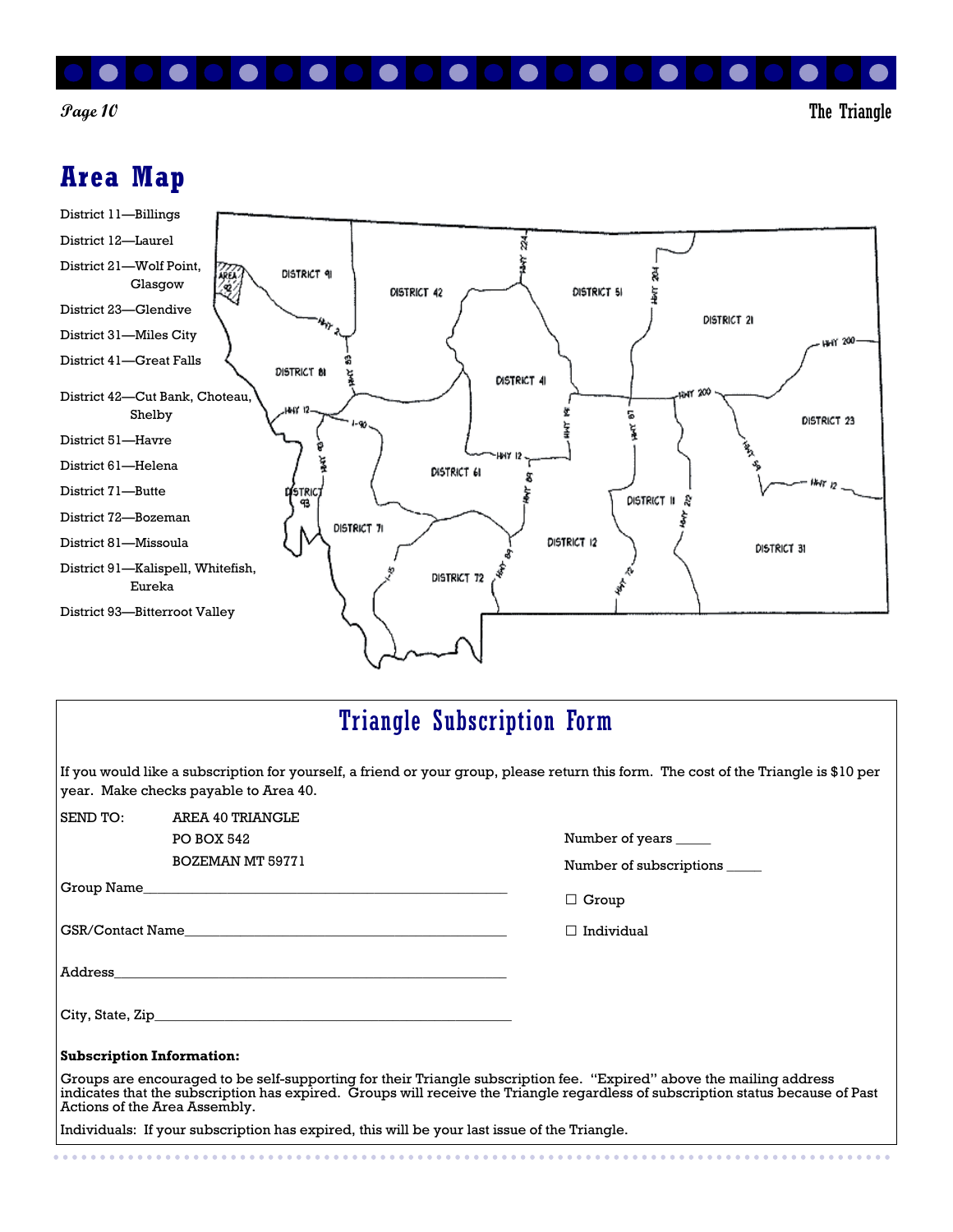

### Volume 18 Issue 6 **Page 11**

## **Area Officers, Committee Chairs, and DCM's 2009-10**

| <b>POSITION</b>   | <b>NAME</b> | <b>EMAIL</b>               | <b>COMMITTEE MEM\\BERS</b>                  |
|-------------------|-------------|----------------------------|---------------------------------------------|
| Delegate          | Carole B.   | delegate@aa-montana.org    |                                             |
| AreaCh/Alt D      | Terry S.    | chair@aa-montana.org       |                                             |
| Secretary         | April A.    | secretary@aa-montana.org   |                                             |
| Treasurer         | Linda B.    | treasurer@aa-montana.org   | Del, Alt, DCM 72, DR 11                     |
| Archives          | Tim H.      | archives@aa-montana.org    | DCMs-11, 71<br>DRs-23, 91                   |
| <b>CPC</b>        | Virginia R. | cpc@aa-montana.org         | DCMs-21, 51<br>DRs-42, 81                   |
| Corrections       | Mary S.     | corrections@aa-montana.org | DCMs-41,42<br>DRs-31, 72                    |
| Grapevine         | Richard K.  | grapevine@aa-montana.org   | DCMs-81, 91<br>DRs-61, 71                   |
| Literature        | Lori F.     | literature@aa-montana.org  | DCMs-12, 31<br>DRs-91, 93                   |
| Public Info.      | Tim M.      | pi@aa-montana.org          | DCMs-23, 93<br>DRs-12, 51                   |
| Treatment         | Paula H.    | treatment@aa-montana.org   | DCM-61<br>DRs-21, 41, 71                    |
| Triangle Ed.      | Sharon S.   | triangle@aa-montana.org    |                                             |
| DCM 11            | Colby D.    | dcm11@aa-montana.org       | Archives<br>DR Finance                      |
| DCM 12            | Nick D.     | dcm12@aa-montana.org       | Literature<br>DR Public Info.               |
| DCM 21            | Laura S.    | dcm21@aa-montana.org       | CPC<br>DR Treatment                         |
| DCM 23            | Mike M.     | dcm23@aa-montana.org       | Public Info.<br>DR Archives                 |
| DCM 31            | Neil T.     | dcm31@aa-montana.org       | Literature<br>DR Corrections                |
| DCM 41            | Lee T.      | dcm41@aa-montana.org       | Corrections<br>DR Treatment                 |
| DCM 42            | Gerry L.    | dcm42@aa-montana.org       | Corrections<br>$\mathtt{DR}$ $\mathtt{CPC}$ |
| <b>DCM 51</b>     | Leo B.      | dcm51@aa-montana.org       | <b>CPC</b><br>DR Public Info.               |
| DCM 61            | Tom D.      | dcm61@aa-montana.org       | Treatment<br>DR Grapevine                   |
| DCM <sub>71</sub> | Kevin M.    | dcm71@aa-montana.org       | <b>Archives</b><br>DR Grapevine             |
| DCM <sub>72</sub> | Jennifer W. | dcm72@aa-montana.org       | Finance<br>DR Corrections                   |
| DCM 81            | Dan K.      | dcm81@aa-montana.org       | Grapevine<br>$\mathtt{DR}$ $\mathtt{CPC}$   |
| DCM 91            | Libbie L.   | dcm91@aa-montana.org       | Grapevine, DR Archives,<br>DR Literature    |
| DCM 93            | Eric D.     | dcm93@aa-montana.org       | Public Info.<br>DR Literature               |
| Advisor           | Andrew W.   | advisor@aa-montana.org     |                                             |
| Archivist         | Gerry R.    | archivist@aa-montana.org   |                                             |
| Webmaster         | Alex M.     | webmaster@aa-montana.org   |                                             |